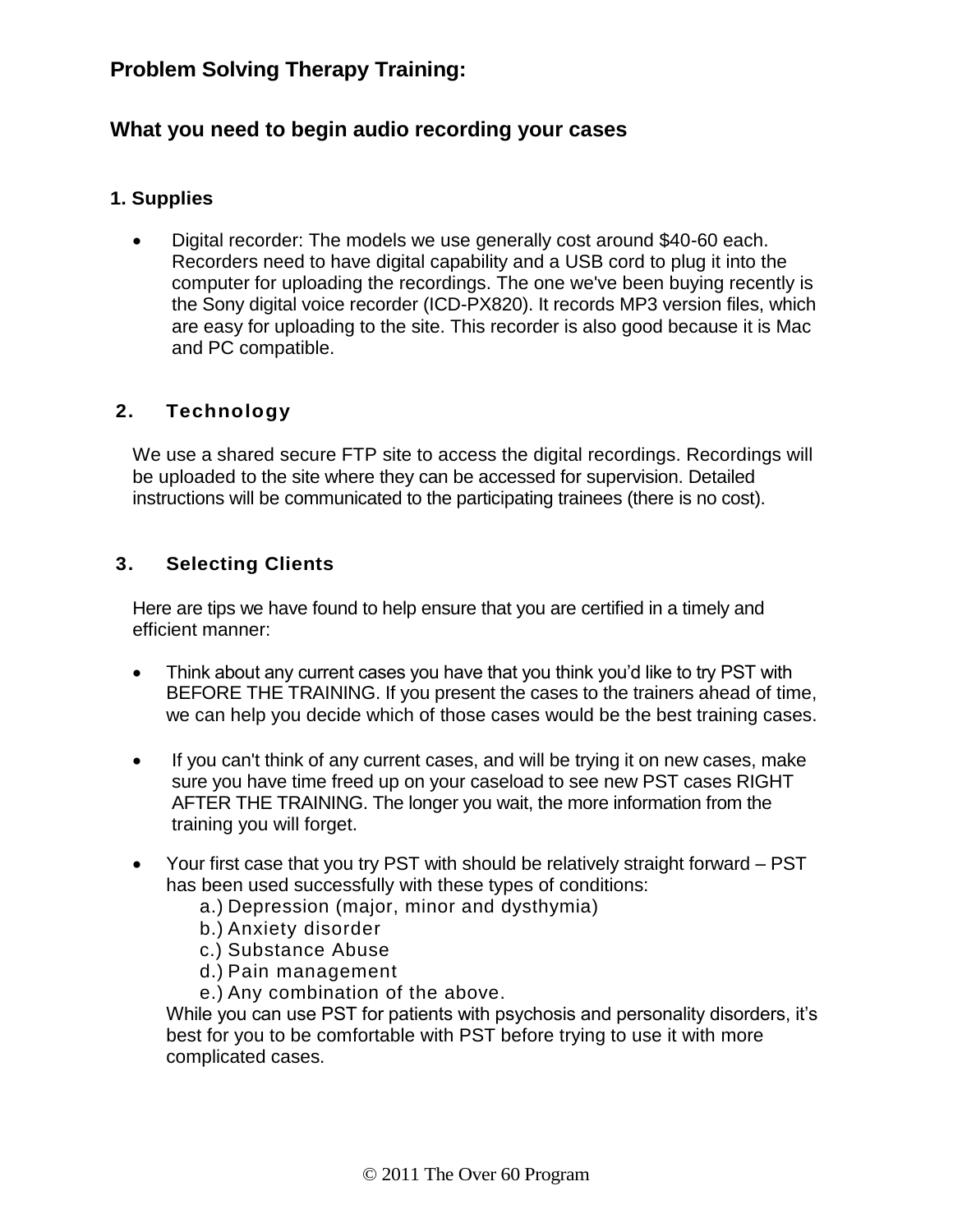## **4. Getting Started**

Here are the steps to follow to get started with PST Supervision:

FIRST read the attached materials to help refresh and orient you to the PST preparation and implementation process (attached docs: PST Guidelines, PST-PC first session adherence form, and the PST-PC Adherence Scale session 2-6). Review these materials before your first session and make sure to contact your supervisor if you have any questions about any of the content).

- a) Identify your first client to be recorded for session #1. Supervisors are available to discuss whether or not a potential client would be appropriate before you officially begin PST.
- b) Email your supervisor when Session #1 has been scheduled and when the session will be uploaded to the FTP site. Every time you upload a session, please email your supervisor so s/he knows it is available to listen to. Make sure to upload the session to your specific folder in the FTP site and if possible, please create a folder within your program's folder for each clinician. Also, please label each session as follows:

Your name client initials session # date. An example would be:

Alexandra\_RO\_S1\_071210

So this is a recording is from clinician Alexandra with client RO meeting for session #1 on July 12, 2010. That way your supervisor can keep track of your sessions.

- c) Once your supervisor receives your email about the uploaded session, s/he will email you to set up an individual supervision time. Ideally this first supervision will be scheduled no more than a week after your first session with the client so you can implement any feedback received for your second session with the client.
- d) Note: You will only be sending your supervisor three recorded sessions (usually Sessions #1, #3, and #6). It is possible that you may meet with your supervisor on a weekly basis while you get started since you will be staggering your session #1s with 3 different clients. It is important that you receive feedback for each session #1 recording to make sure you are feeling comfortable with the model.
- e) Supervision will be tailored to meet each of your needs and you will come up with an individual supervision schedule with your supervisor after your first supervision appt.